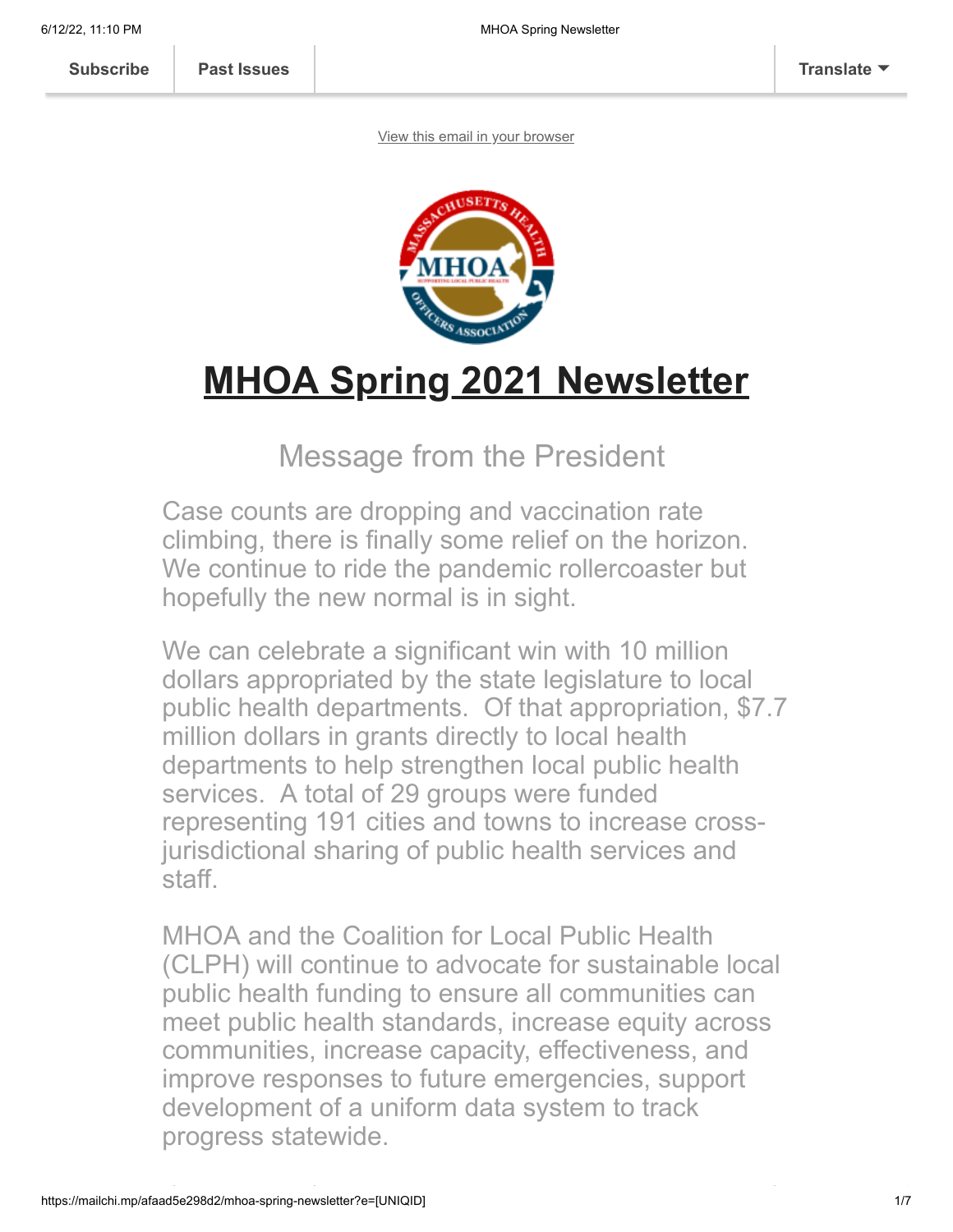**I** would like the recognize and that the recognize and that the recognize and that the recognize  $\frac{1}{2}$ **[Subscribe](http://eepurl.com/djcbLb) Past Issues [Translate](javascript:;)**

public health officials and long standing measures and long standing  $\mathcal{L}_{\text{max}}$ executive board members. Ruth Clay retired at the end of May and is a past president of MHOA.

Beverly Hirschhorn recently retired and represented western mass for many years on the executive board. Thank you for your service to the board and to local public health and best of luck in retirement.

Thank you for all your hard work and for leading our communities through this difficult time. Hopefully, it will time to celebrate the end soon.

**[JOIN MHOA NOW](https://mhoa.com/mhoa-online-application/)**



A message from Sam Wong on a resource to look forward to:

"We are developing an Orientation Resource Guide for local public health officials. This guide will provide you links to resources and information on many different topics and areas which are critical for the success of a 21st century local public health department. We plan to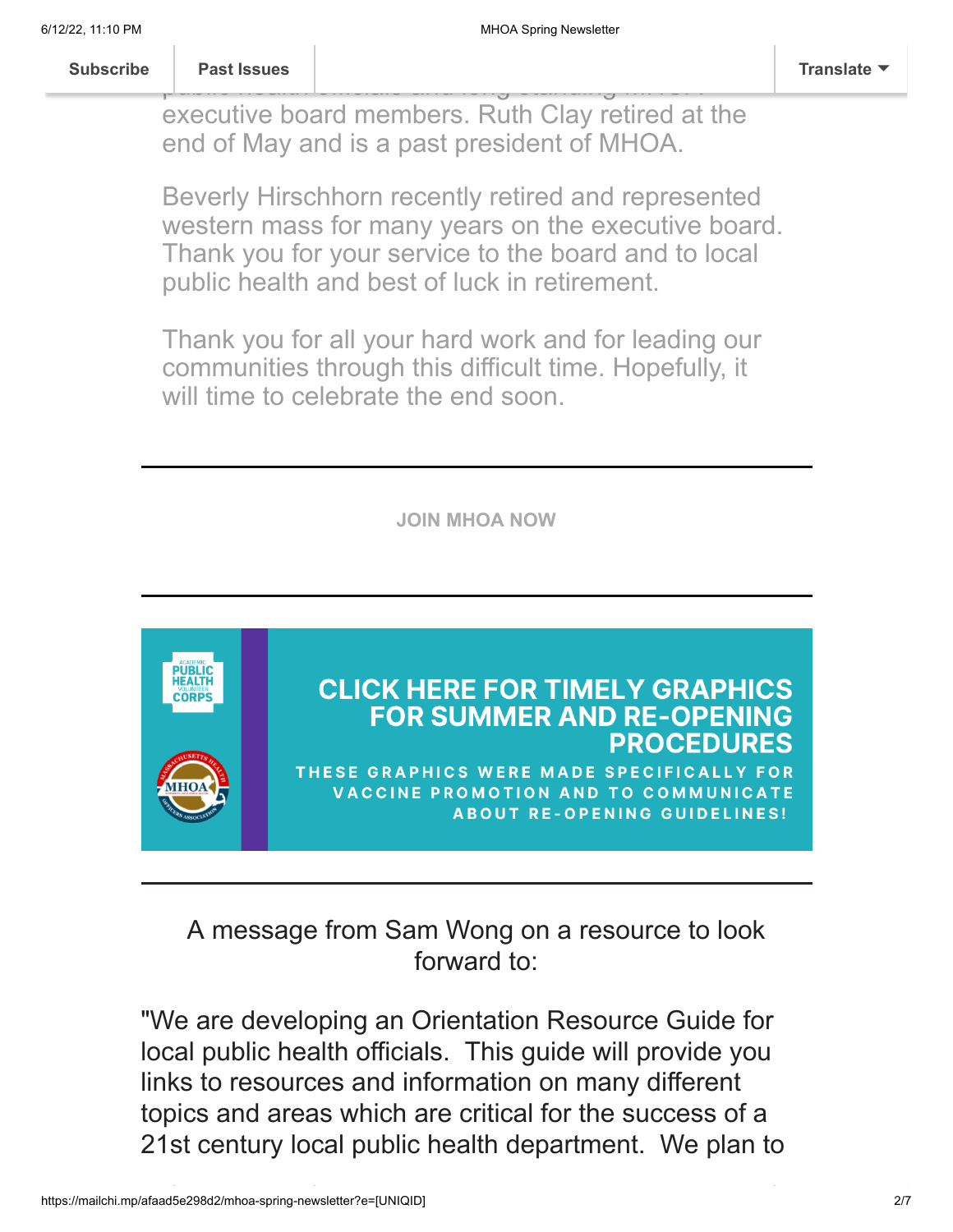or[ganize a web](https://us3.campaign-archive.com/home/?u=a1b0f89bb03fdc185f0b23f1a&id=df77b89c12)site a website a website the some time introduce the some time introduce the some time internal or<br>A website some time internal or the some time internal or the some time internal or the some time internal or **[Subscribe](http://eepurl.com/djcbLb) Past Issues [Translate](javascript:;)**

late summer/early fall."



**[Click here to check out the spreadsheet](https://mhoa.com/lboh-vaccine-initiative-info/)**

### Save the date for MHOA virtual quarterly meeting!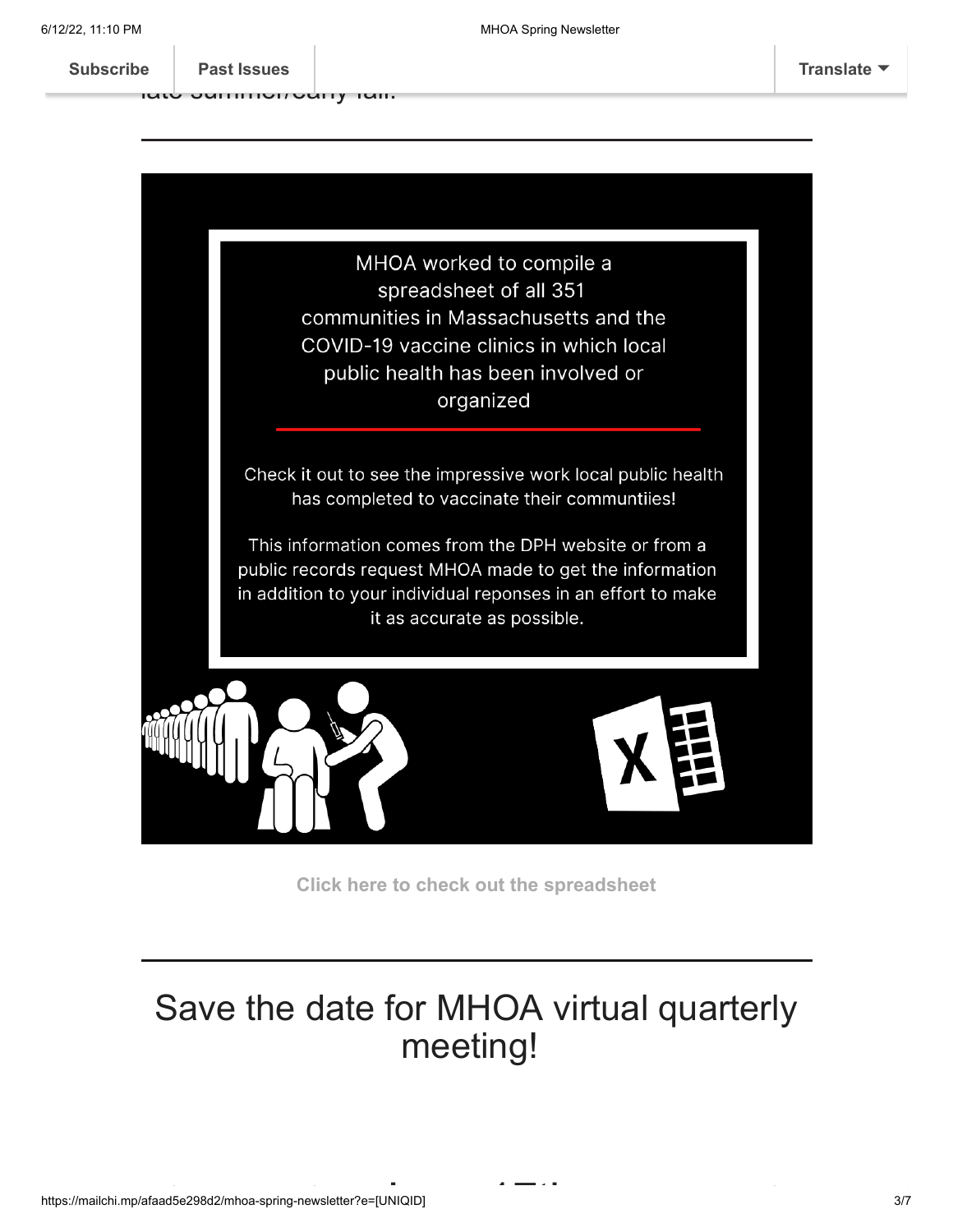**[Subscribe](http://eepurl.com/djcbLb) [Past Issues](https://us3.campaign-archive.com/home/?u=a1b0f89bb03fdc185f0b23f1a&id=df77b89c12) [Translate](javascript:;)**

## Local Public Health: Pivoting from the Pandemic into the Future

2 contact hours for RS, REHS, CHO, CP-FS and RN (requested)

Please join MHOA and our local public health colleagues for a panel discussion to help local public health departments plan for the future. The panelists will present resources and tools to help prepare for the future. They will discuss lessons learned from the COVID-19 pandemic and present helpful ideas for moving forward.

**[Click here to register!](https://us02web.zoom.us/webinar/register/WN_LbRdXqIoSlqyXaeur6pGag)**

**[JOIN MHOA NOW](https://mhoa.com/mhoa-online-application/)**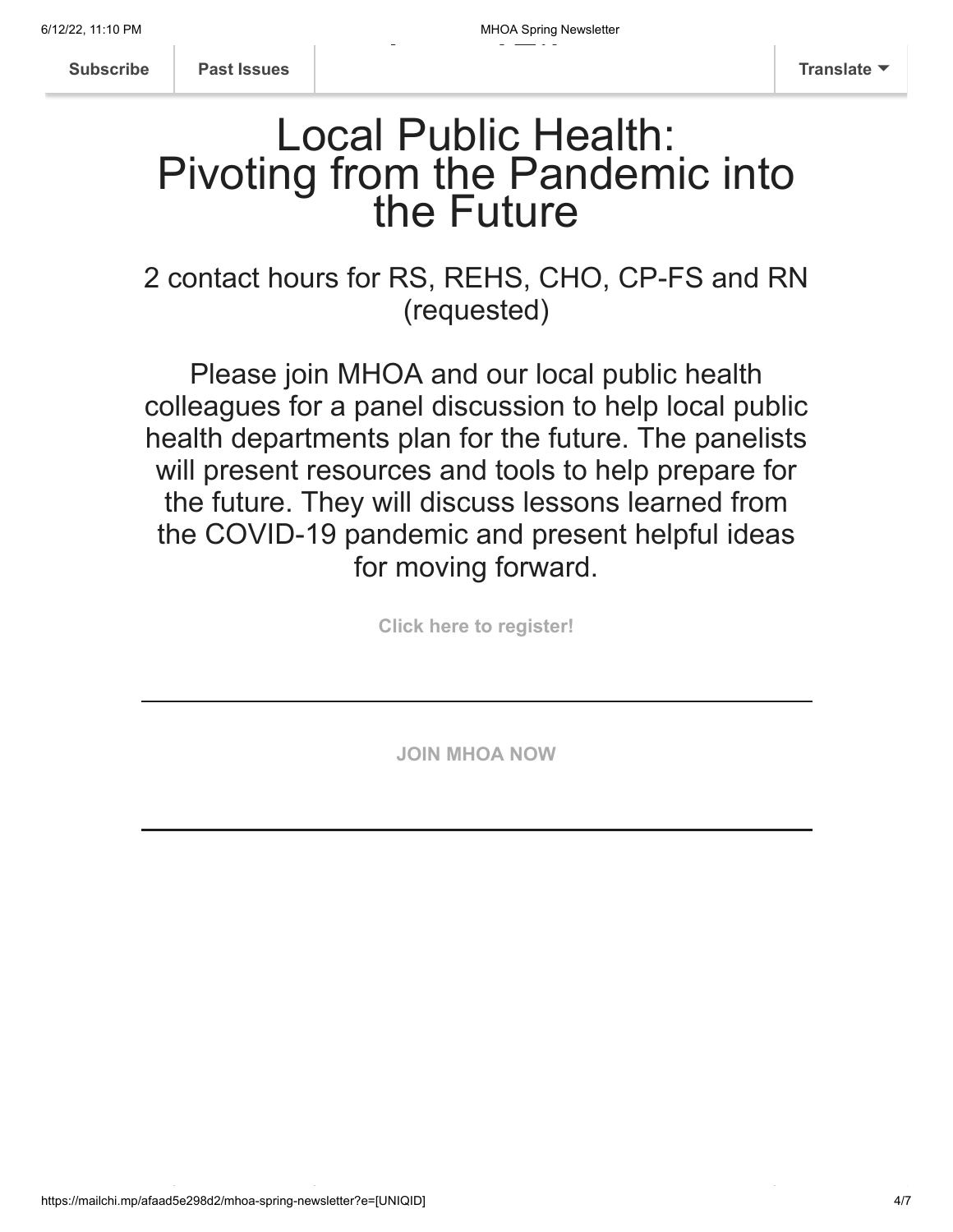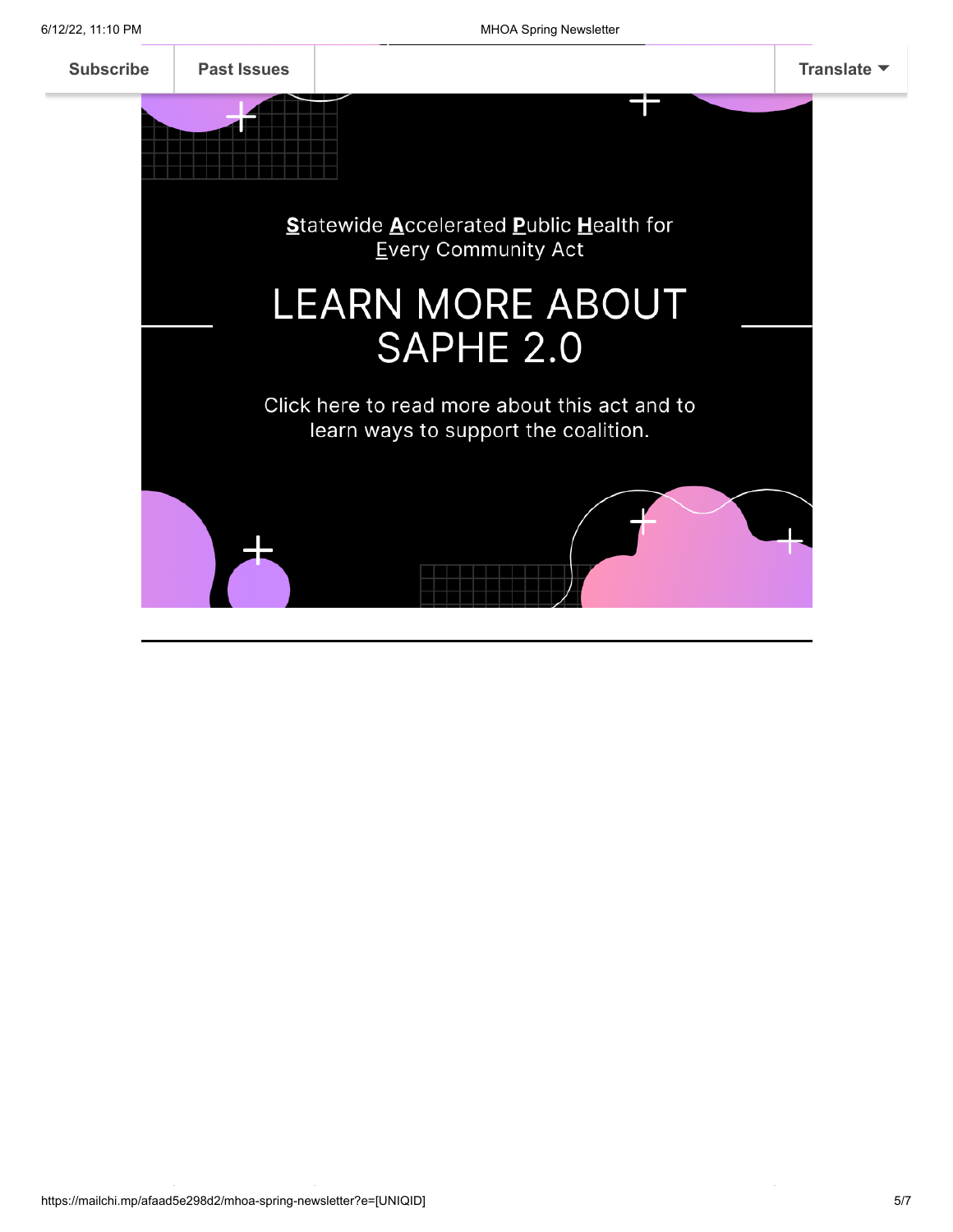

**[JOIN MHOA NOW](https://mhoa.com/mhoa-online-application/)**